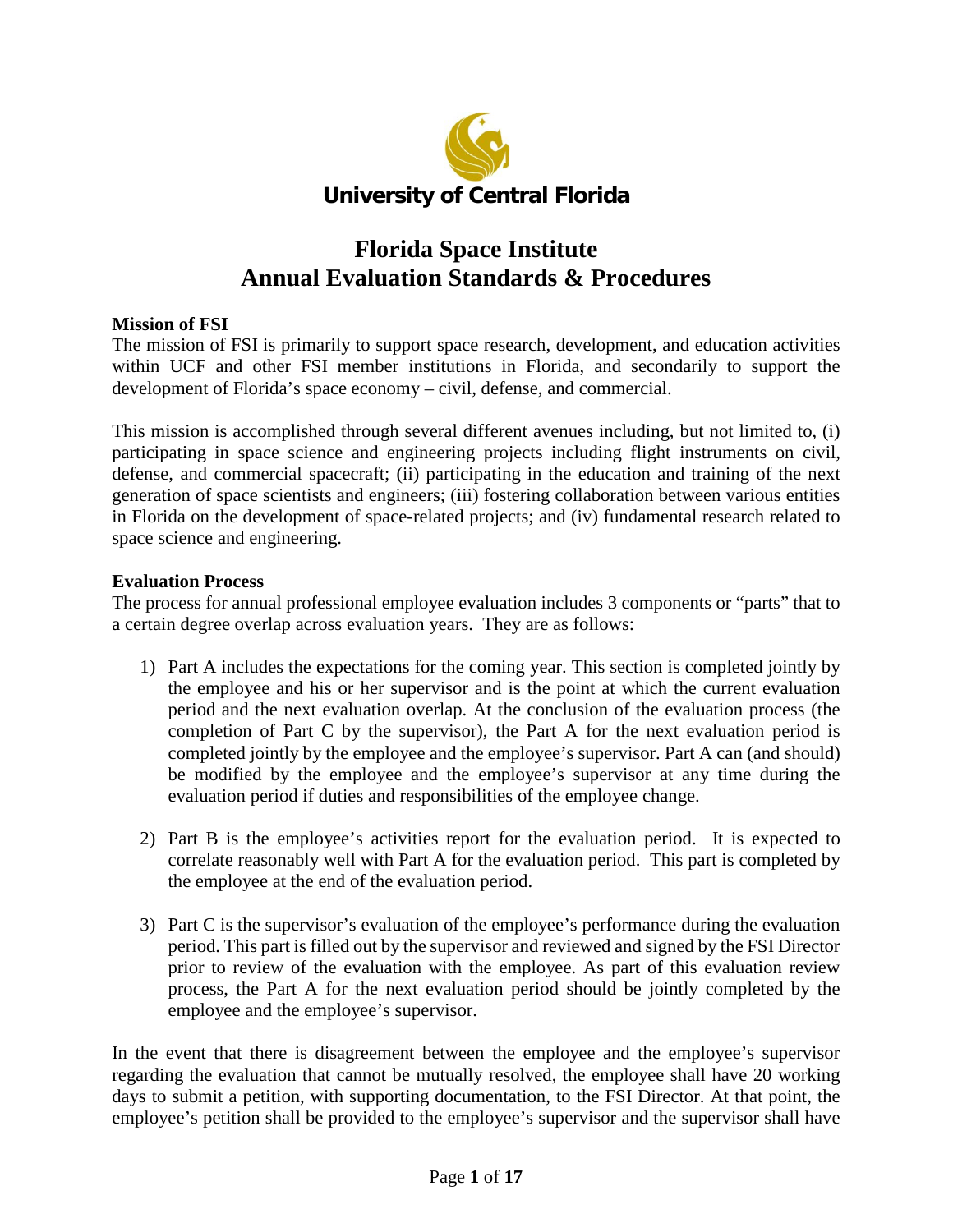20 working days to provide a rebuttal to the FSI Director. Then the FSI Director shall decide the matter and that decision shall be final. For those employees who report directly to the FSI Director, appeals or disagreements regarding the evaluation are made to the Vice President for Research. However, the two processes cannot be pursued simultaneously. If a faculty member chooses to pursue the departmental appeal procedure, a grievance may not be filed until the departmental process is complete.

## *FSI Evaluation Criteria*

The FSI Director or designee will use the Employee Expectation, Activity, and Evaluation Form (EEAEF) to assign a rating, as appropriate, for each category (i.e. FSI Projects and Activities, Proposal Activities, Information Dissemination, etc.). All categories may not apply equally (or at all) to each individual, depending on his or her duties. Thus, ratings are irrelevant in a category for which an employee has no assignment. Generally, employees at different rank will have different assignments. The expertise and experience of employees will also factor into their assignments. Employees at the same rank may have very different assignment assigned effort, for example, if one is more expert in basic scientific research while another is more expert and experienced in educational programs.

Assigned effort in each category will be determined at the beginning of the year by the employee's supervisor according to the employee's work plan. Assigned efforts in each category will be made available to employees through their supervisors. Employees have the opportunity to discuss the assigned effort with their supervisors and suggest changes. If the employee does not agree with the assigned effort ultimately decided by the supervisor, the employee may petition to the FSI Director. For those employees who report directly to the FSI Director, appeals regarding assigned efforts are made to the Vice President for Research. These assigned efforts should be discussed with the employee at the beginning of the academic year and at any time such that changes are made due to redirection in responsibilities or focus. Guidelines outlined in this document will be used by the evaluator to assign ratings for the various categories. In addition to the category ratings, an Overall Employee Performance rating will be given on the EEAEF.

*Overall evaluation.* The overall evaluation is reported by the employee's supervisor on the EEAEF Section VII Part C and is determined as follows. The overall evaluation will be based on the scaled sum of the evaluation in each category for which the faculty member has an assignment. The scaled sum will be calculated by assigning a numerical score of 1-5 to the adjectival evaluations in each activity category of Unsatisfactory through Outstanding, respectively, and scaling by the assigned effort in that category. The scaled sum will be converted to an overall evaluation as follows: < 1.5: Unsatisfactory; 1.5-2.49: Conditional; 2.5-3.49: Satisfactory; 3.5- 4.49: Above Satisfactory; 4.5 and higher: Outstanding. However, regardless of the numerical score, in order for the overall score to be at least Satisfactory the faculty member cannot have Unsatisfactory or Conditional ratings in any evaluation category in which the assigned effort was at least 10 per cent.

The procedure described above is illustrated with the following example.

*Evaluation within a category of assigned effort.* The following sections describe the criteria for each evaluation in the different categories of effort. Because there is not a continuum of performance metrics in each category, the examples below for each rating in each category are based on the assumption of a significant assignment in that category. The level of assignment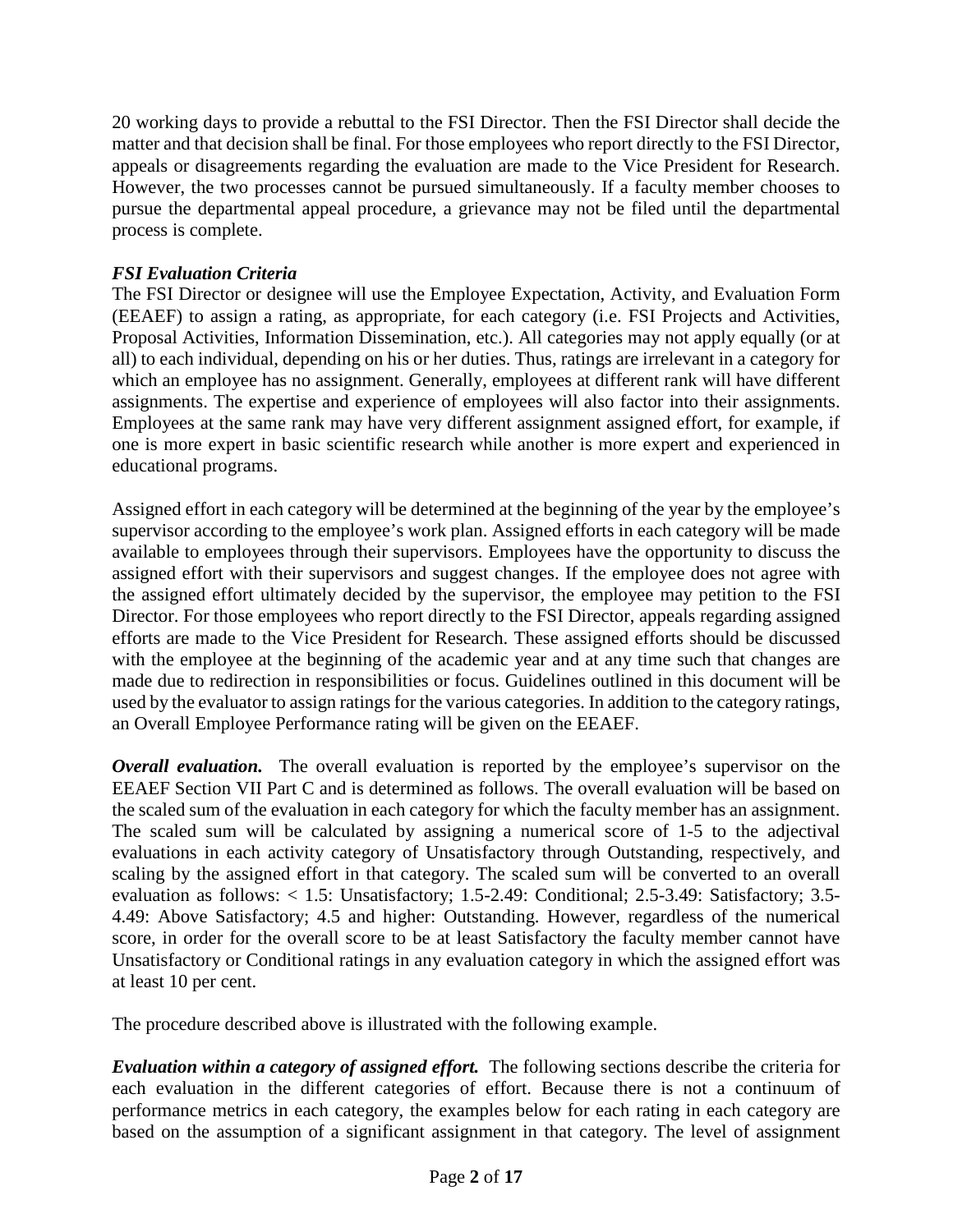assumed is given below for each category. If a faculty member has a significantly different assignment in that category, then the criteria for each rating are to be adjusted accordingly. For example, a satisfactory rating in the evaluation category of Information Dissemination requires one publication assuming a nominal assignment of 40% in that category. If a faculty member has an assignment of only 20% in that category, then a satisfactory rating would not require a publication but would be achieved by progress toward a publication that will result in a publication in a two-year time period instead of one year. Because the criteria cannot be finely divided (that is, there is no such thing as half a publication, for example), the employee and the evaluator will agree at the time the assignments are made for the following year what will constitute each rating in categories for which the assignments are significantly greater than or less than the examples given below.

## *Evaluation Categories: FSI Projects and Activities* and *Externally Funded Projects and Programs*

Although these categories are evaluated separately, referring to creative activities for external sponsors and to projects internal to FSI, the evaluation criteria are the same for the two categories. The ratings below assume a 40% assignment in this category.

**Unsatisfactory** ratings will be assigned to faculty members who have not met their assigned duties and obligations for projects as evidenced by failure to meet requirements for deliverables and lack of participation in assigned project activities.

**Conditional** ratings will be assigned to faculty members who have not met the objectives of the majority of their assigned projects.

**Satisfactory** ratings will be assigned to faculty members who have performed their duties in a correct and appropriate manner in all or essentially all projects in which they have a role or duties, but have not made contributions that exceed the minimum expectations or requirements.

**Above Satisfactory** ratings will be assigned to faculty members who have performed their duties in a correct and appropriate manner in all projects in which they have a role or duties and have performed outstanding work in one or more of their activities. Outstanding work includes, but is not limited to, adding value to the project by making a contribution above and beyond what is called for in the project description or statement of work that significantly enhances the quality of the final project work.

**Outstanding** ratings will be assigned to faculty members that have made outstanding, measurable, and recognized contributions to more than one project or activity. Outstanding ratings may also be assigned for faculty who have made exceptional progress in executing their projects and activities. Examples of this include, but are not limited to, (1) broadening the scope of a project's deliverables to include new items that significantly enhance the value of the final product and/or significantly enhance the visibility profile of FSI; (2) successfully dealing with unanticipated challenges in executing project work; and (3) broadening the scope of a project to include new components and successfully completing those components.

## *Evaluation Category: Proposal Activities*

Factors considered for proposals are: principal authorship, contributing authorship, supporting roles in team proposals, quality of proposals submitted, monetary value of proposals awarded, submission and funding of proposals in innovative or breakthrough areas that support future growth and expansion of FSI capabilities. Additionally, diversity in funding sources and the ability to obtain new sponsors are also factors that will be considered.

The desired result of a proposal submission is an externally funded research project. Proposals that are submitted but not funded may have some tangible benefits; however, it is the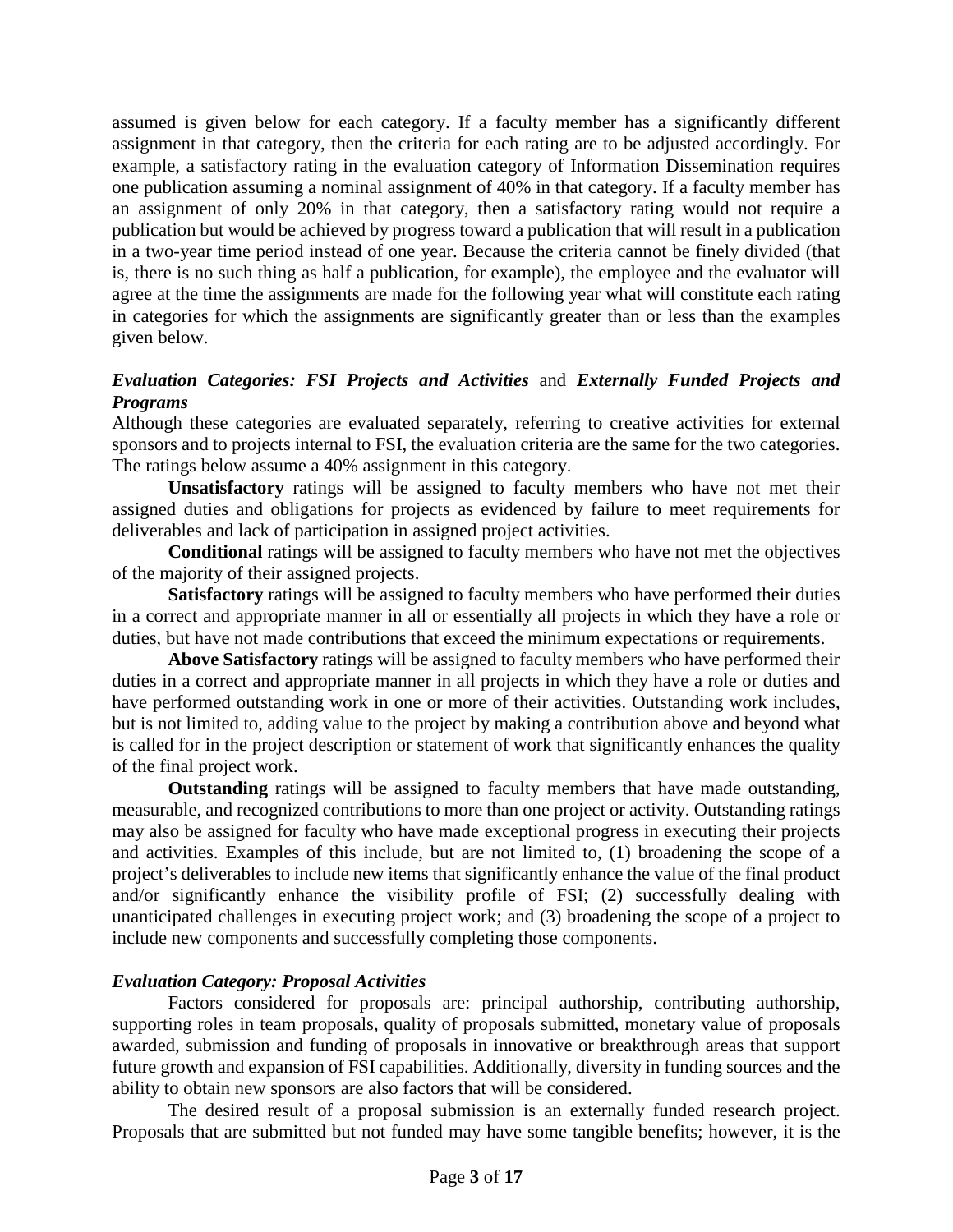funded proposals that are the life blood of FSI due to our reliance on external funding for the majority of our operations.

Because proposal activities for a single proposal can last more than a year or can easily cross the date boundary for annual evaluations at UCF, proposal activities include both proposal preparation as well as proposal submission and ultimately success in receiving awards for proposals. Thus, a single proposal may appear in annual evaluations for more than one year if effort was invested in it during more than one evaluation period. Because the success of a proposal is usually not known until at least several months after the last work on it has been done, credit will be given for proposal success in the evaluation period in which the proposal is selected for funding. There is no penalty for unsuccessful proposals.

The ratings below assume a 20% assignment in this category.

**Unsatisfactory** ratings will be assigned to faculty members who during the reporting period have no external research funding and no proposal submissions.

**Conditional** ratings will be assigned to faculty members who during the reporting period have no external research funding and only participated in one or fewer proposal submissions for external funding.

**Satisfactory** ratings will be assigned to faculty members who during the reporting period have participated in at least two proposal submissions for external funding or have sufficient external funding to support their research activities. A single major proposal preparation or submission activity will also count for a satisfactory rating. A major proposal is one that, if successful, will support more than one FTE employee at FSI or establish a major new research area within FSI.

**Above Satisfactory** ratings will be assigned to faculty members who have external funding to support their research activities and who have participated in greater than two proposal submissions for external funding. A single major proposal preparation or submission activity will count for participation in two normal proposal submissions. A major proposal is one that, if successful, will support more than one FTE employee at FSI or establish a major new research area within FSI. Obtaining funding from a new funding source (one that has not previously funded the faculty member) or otherwise diversifying the funding portfolio will also lead to a rating of Above Satisfactory.

**Outstanding** ratings will be assigned to faculty members who have met the criteria for Above Satisfactory as outline above and have participated in additional proposal activities or who have received funding that enables the faculty member to expand her or his research activities. The expansion of research activities may include, but is not limited to, hiring post-doctoral research associates, providing new support to FSI scientists to participate in the faculty member's research program, supervising one or more additional graduate students, or engaging in a new research area.

#### *Evaluation Category: Information Dissemination*

There are various types and forms of publications that contribute to forwarding FSI's goals. These include journal articles, book chapters, and archival publications. Additionally, reports for sponsors which are published by the sponsoring agency and material published by FSI members on publicly accessible websites also count toward establishing FSI's reputation. Dissemination of research results is critical to growing FSI's reputation as well as to the successful completion of creative and research activities by sharing results with the broader community.

While there are a variety of publication outlets, those which are peer reviewed will generally receive more weighting than those which are not. Evaluations of publications will be based on the number of submitted papers, the quality of the journals they are submitted to, and the acceptance rate of these publications. The impact of a published article is generally not evident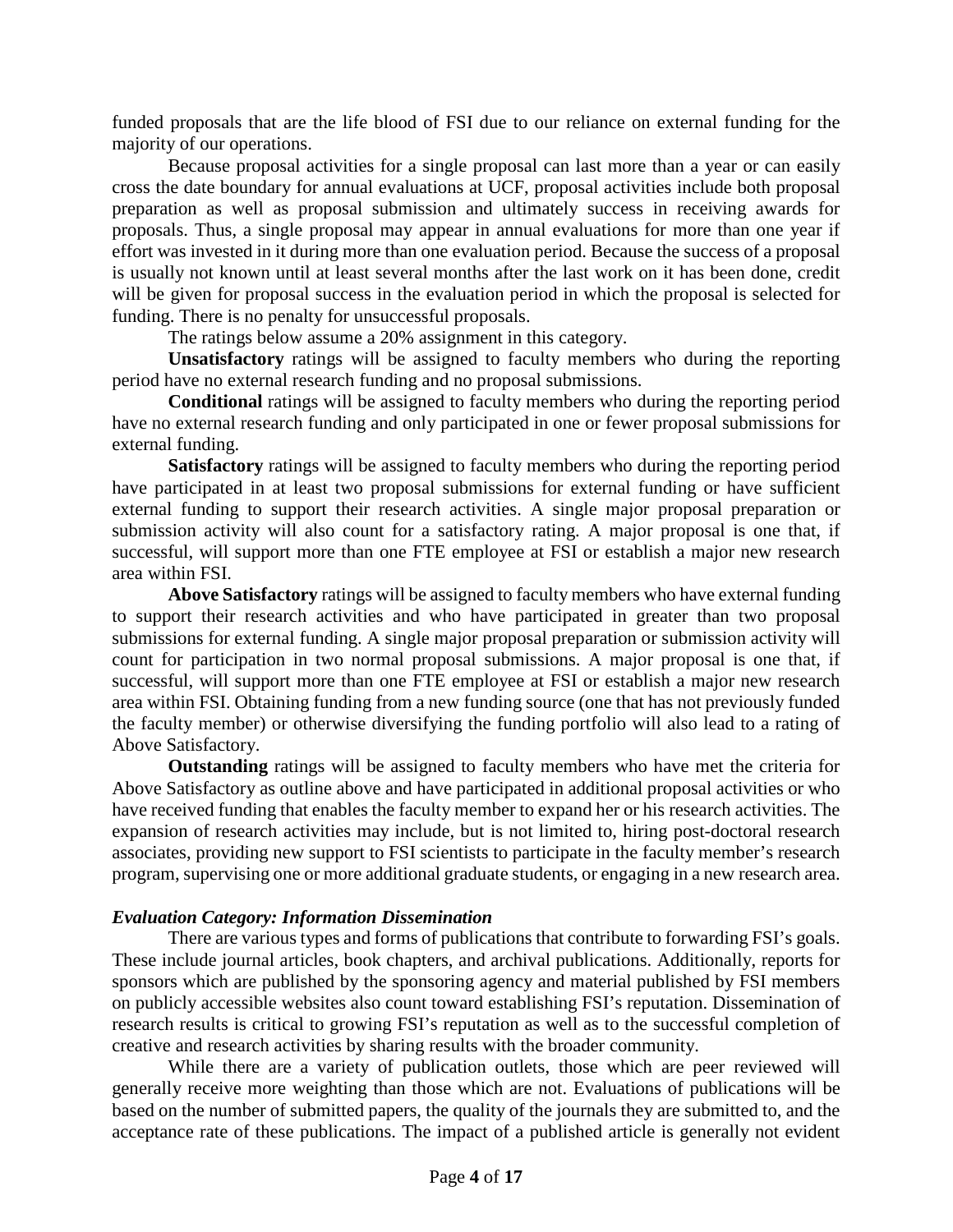until one or more years after its publication. The impact of prior publications will be included in the evaluation of Information Dissemination by the number of citations of past works in the evaluation year. For example, citations made in 2012 for an article published in 2009 will count toward the evaluation for Information Dissemination in 2012.

The ratings below assume a 40% assignment in this category.

**Unsatisfactory** ratings will be assigned to faculty who don't have any peer-reviewed journal publications, peer reviewed publications, articles submitted for publication, publications accepted for conferences, or conference presentations during the reporting period.

**Conditional** ratings will be assigned to faculty who do not have any peer-reviewed publications during the reporting period and have submitted no more than one publication to a peer-reviewed journal and have not presented more than one result at nationally recognized conferences during the reporting period.

**Satisfactory** ratings will be assigned to faculty who during the reporting period have one peer-reviewed journal publication or have more than one publication in a conference proceeding or other non-refereed journal and who have made more than one presentation at a nationally recognized conference.

**Above Satisfactory** ratings will be assigned to faculty who during the reporting period have at least three peer-reviewed journal publications and/or three papers submitted for publication to peer-reviewed journals and who have made at least one three presentations at a nationally recognized conferences. A publication in a particularly high-impact journal that reaches a broad audience (such as *Science* or *Nature*) may count for more than one publication in a more standard peer-reviewed journal. In addition, publications in non-peer-reviewed venues (such as conference proceedings or publications for the general public) may also be considered to count toward a rating of Above Satisfactory. A significant impact of previously published work indicated by a number of citations during the period of performance at least three times the impact factor of the journal in which the work was published may be used in place of one publication or submission for a rating of Above Satisfactory. For example, a paper published in 2009 in a journal with an impact factor of 3 that was cited 9 times in 2012 will count toward one publication or submission for the 2012 evaluation period.

**Outstanding** ratings will be assigned to faculty who during the reporting period exceed the standard for a rating of Above Satisfactory by one or more of the following achievements: (1) publication or submission of an additional paper to a peer-reviewed journal; (2) presentations at three or more internationally recognized conferences; or (3) significant impact of previously published work indicated by citations in the evaluation period of four times the impact factor of the journal.

#### *Evaluation Category: Professional Development*

Factors considered for professional development and service include the following four categories: service activity, teaching activity, attendance at professional conferences and meetings, and educational development (see below for descriptions). The ratings below assume a 40% assignment in this category.

*1. Service activity* includes participation on UCF or external professional committees, professional society involvement, journal editorship, and board memberships. For those who do not have formal joint appointments this would also include serving on dissertation or master thesis committees.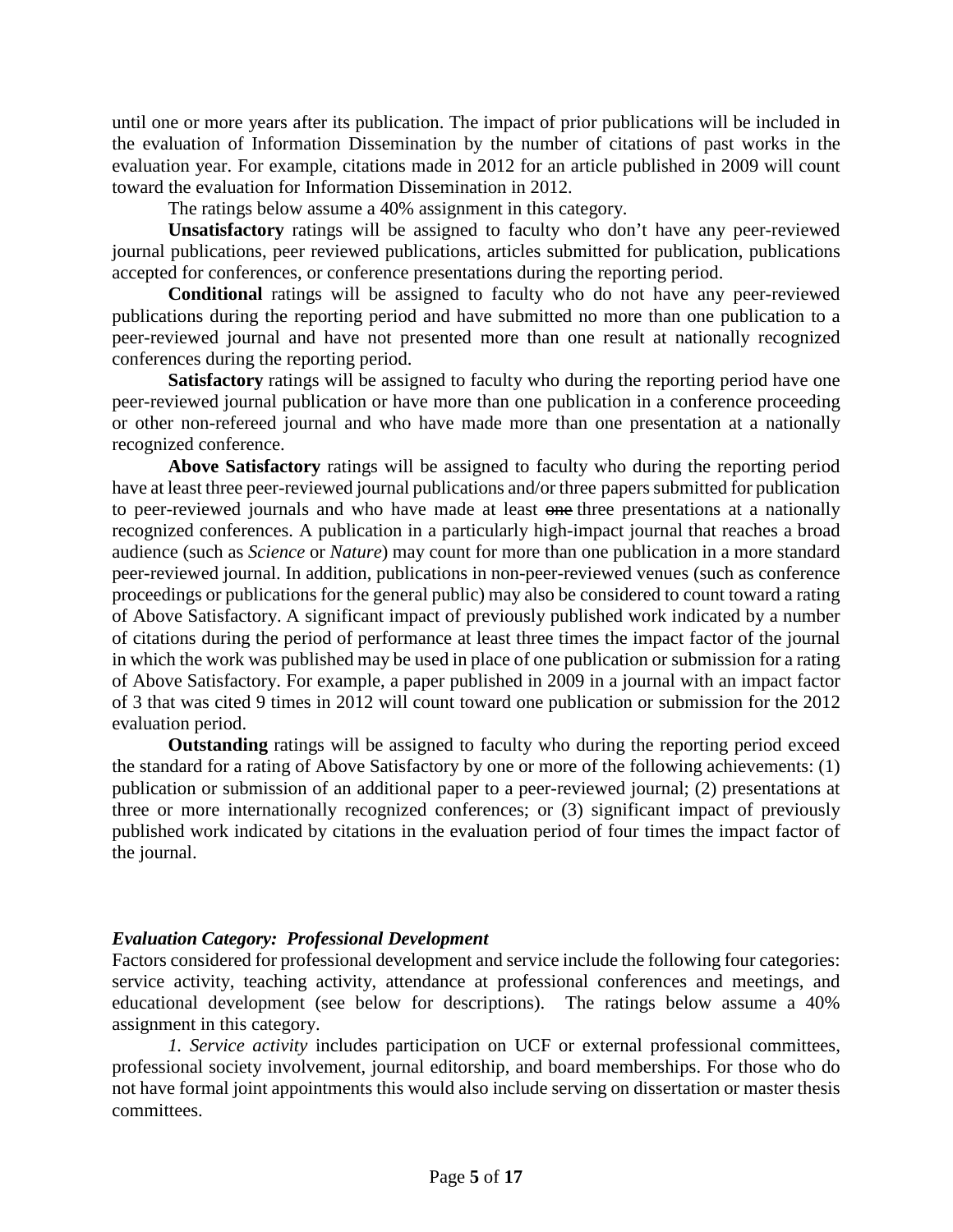*2. Teaching activity* includes faculty who are the instructors of record for UCF undergraduate and graduate classes, and committee membership in those departments as it relates to their teaching load. This may also include supervision and mentorship of students at FSI for those who do not have formal joint appointments.

*3. Attendance at Professional Conferences and Professional Meetings* includes attendance at meetings and conferences related to the faculty members research fields of interest or related to research projects the faculty member is involved with or would like to be involved with.

*4. Educational Development* consists of courses taken as a learner including college courses, short courses and workshops.

**Unsatisfactory** ratings will be assigned to faculty who, during the reporting period, have no service activities, no attendance at professional conferences and professional meetings and no educational development.

**Conditional** ratings will be assigned to faculty who, during the reporting period, have participated in no more than two activities in no more than one of the four categories of professional development listed above.

**Satisfactory** ratings will be assigned to faculty who, during the reporting period, have participated in at least one activity in two different categories of professional development listed above, or who have participated in more than two activities in a single category.

**Above Satisfactory** ratings will be assigned to faculty who, during the reporting period, have participated in at least one activity in each of at least three different categories of professional development listed above.

**Outstanding** ratings will be assigned to faculty who, during the reporting period, have participated in at least 5 different activities in at least three different categories of professional development listed above.

## *Evaluation Category: Partnership Activities*

FSI fosters, sponsors, conducts, and enables space research through partnerships between and among universities, units within universities such as departments and other centers, industry, colleges, and public school districts. Partnership activities involve establishing, maintaining, and participating in active relationships with these organizations outside FSI to further the mission and goals of the Institute. A minor partnership activity is one in which the participation of units external to FSI is only pro forma and does not make a significant tangible contribution to the overall FSI project. An active partnership is one in which the partner to FSI makes a contribution to the overall project that is necessary for the success of the project. The ratings below assume a 30% assignment in this category.

**Unsatisfactory** ratings will be assigned to faculty who, during the reporting period, have no active involvement in partnership activities.

**Conditional** ratings will be assigned to faculty who, during the reporting period, have no more than one minor partnership activity.

**Satisfactory** ratings will be assigned to faculty who, during the reporting period, are actively participating in at least one active partnership.

**Above Satisfactory** ratings will be assigned to faculty who, during the reporting period, participate in at least two active partnerships.

**Outstanding** ratings will be assigned to faculty who are participating in more than two active partnerships or who have established a major new partnership that will result in multiple joint activities between FSI and the new partner.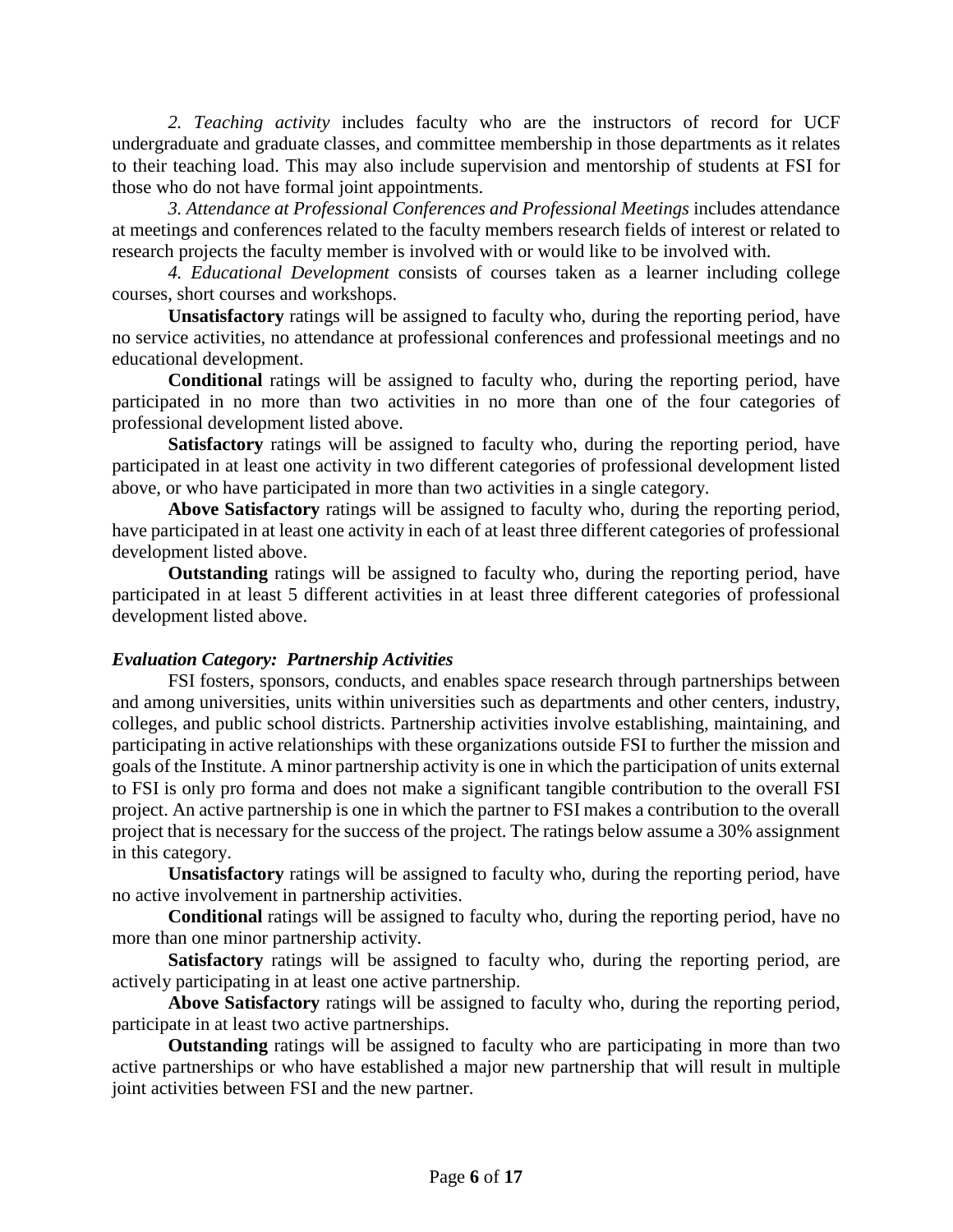For all of the evaluation categories described above, there may be instances of significant and valuable contributions to the mission of FSI that are not captured by the specific activities and products listed above. Faculty shall provide details of such contributions in their annual reports with a suggestion for which category they belong in, and the evaluator shall take these contributions into account when determining an evaluation for that category.

Notwithstanding the above, the employee shall maintain the absolute right to submission of a formal grievance using normal University grievance procedures.

A copy of the FSI annual Employee Expectation, Activity and Evaluation Form (EEAEF) is included below as Attachment A.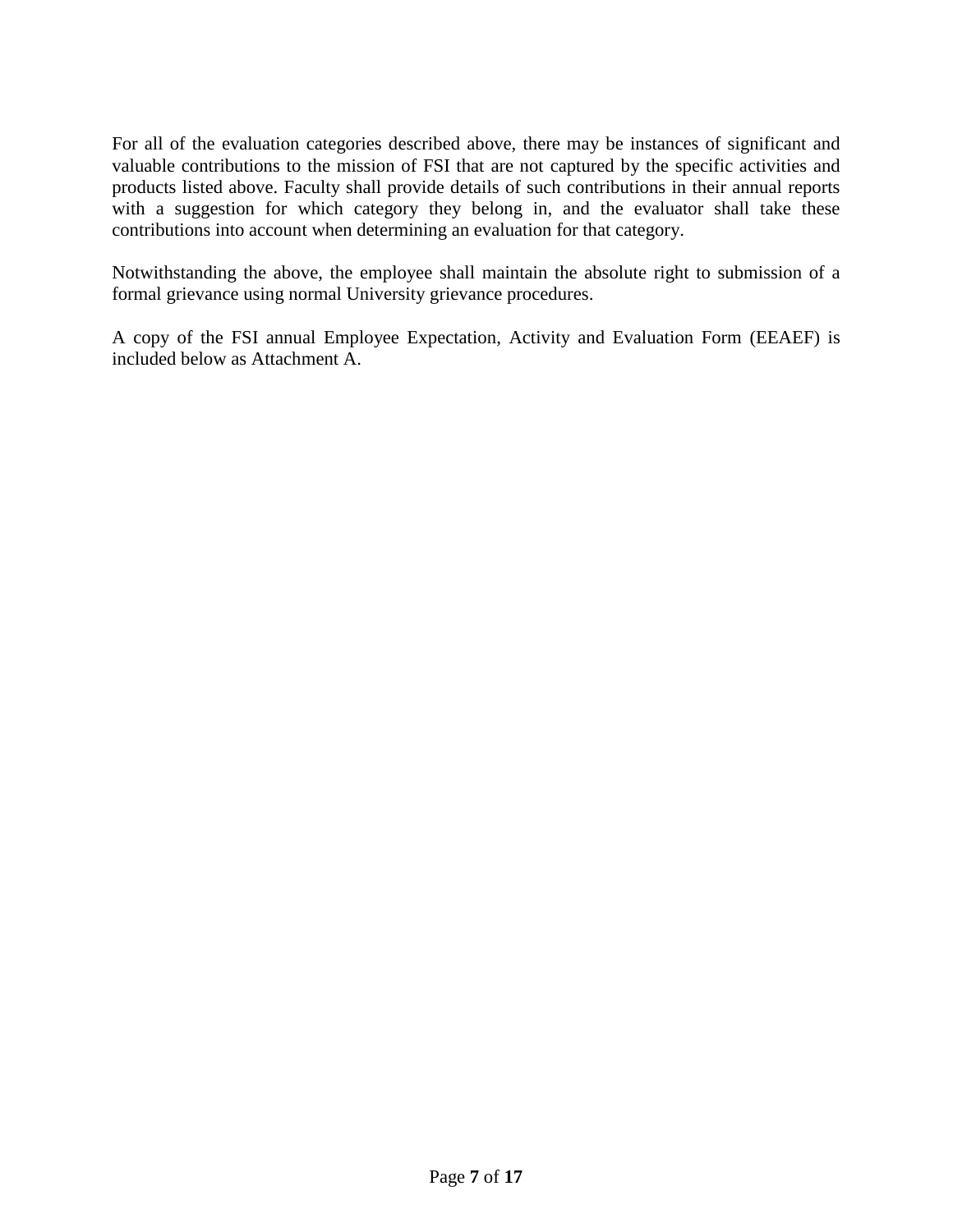# **FLORIDA SPACE INSTITUTE**

Annual Employee Expectation, Activity & Evaluation Form

May 8, 20 through May 7, 20

| Name:     | Title: |
|-----------|--------|
| Division: | Date:  |

The following format is to be used to summarize work activities and evaluate progress. Please use the given format. Comments and statements in each category should be concise and brief. Employees are unlikely to have activities to report in every area. If no activity occurs in a given area, indicate by specifying no activity.

|          | <b>Instructions for completing this form:</b>                                        |
|----------|--------------------------------------------------------------------------------------|
|          | Within each section of this form (I-VII) are three parts that are completed as       |
| follows. |                                                                                      |
|          | <b>Part A:</b> Completed by employee and supervisor at the start of evaluation year. |

**Part B:** Completed by employee at the conclusion of evaluation year.

**Part C:** Completed by supervisor after completion of **Part B** by employee.

## **Summary of overall expectations and priorities for the coming year**

- 1. Anticipated responsibilities and levels of effort for the coming year **(required)** giving appropriate consideration to the evaluation categories in parts  $B & C$ . Simply meeting these expectations implies "Satisfactory" performance. (The employee and supervisor may request revision of Part A during the year if circumstances warrant):
- 2. Employee Comments **(optional)** include Center or Division goals and objectives, assignments you would prefer, preferences for research and other FSI responsibilities and activities you consider important to your personal and professional development:

| Expectations and priorities<br>for coming year established: |                        |      |
|-------------------------------------------------------------|------------------------|------|
|                                                             | Employee's Signature   | Date |
| Supervisor/PI review                                        |                        |      |
|                                                             | Supervisor's Signature | Date |
|                                                             |                        |      |
| <b>FSI</b> Director:                                        |                        |      |
|                                                             | <b>FSI</b> Director    | Date |
|                                                             |                        |      |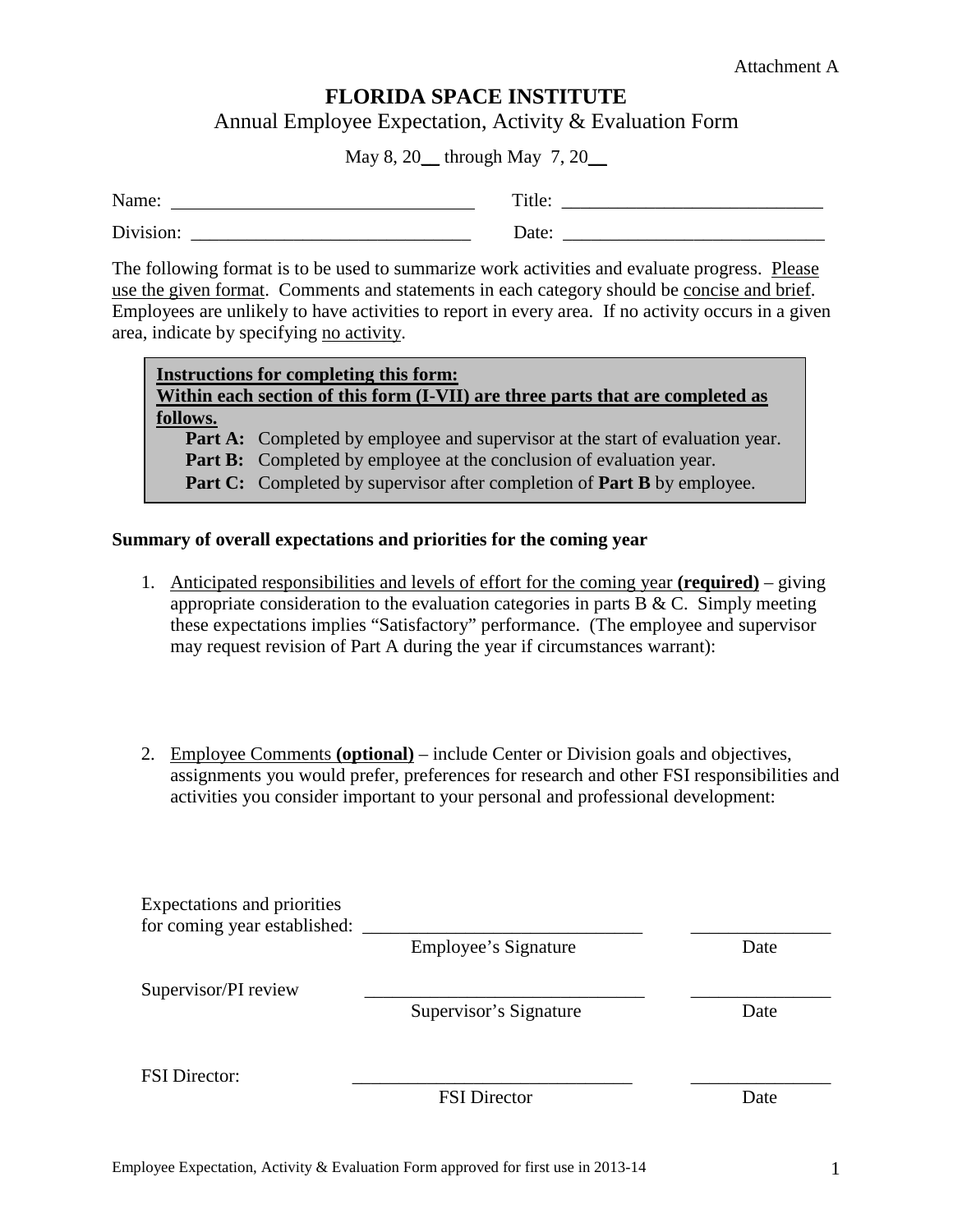**I. FSI Projects and Activities** - Include in this section all major activities that you have performed that are not part of externally funded contracts. Include operations, internal committees, testing and all other activities here. Indicate approximate percentage of effort.

**Part A.** Anticipated responsibilities and activities **Effort** 

Part B. Activities and accomplishments for this year:

Part C. Supervisor comments:

|                  |                 |               | A.S           |                   |
|------------------|-----------------|---------------|---------------|-------------------|
| (Unsatisfactory) | (Does Not Meet) | (Meets All)   | (Exceeds      | (Greatly Exceeds) |
| Performance)     | Expectations)   | Expectations) | Expectations) | Expectations)     |
|                  |                 |               |               |                   |
|                  |                 |               |               |                   |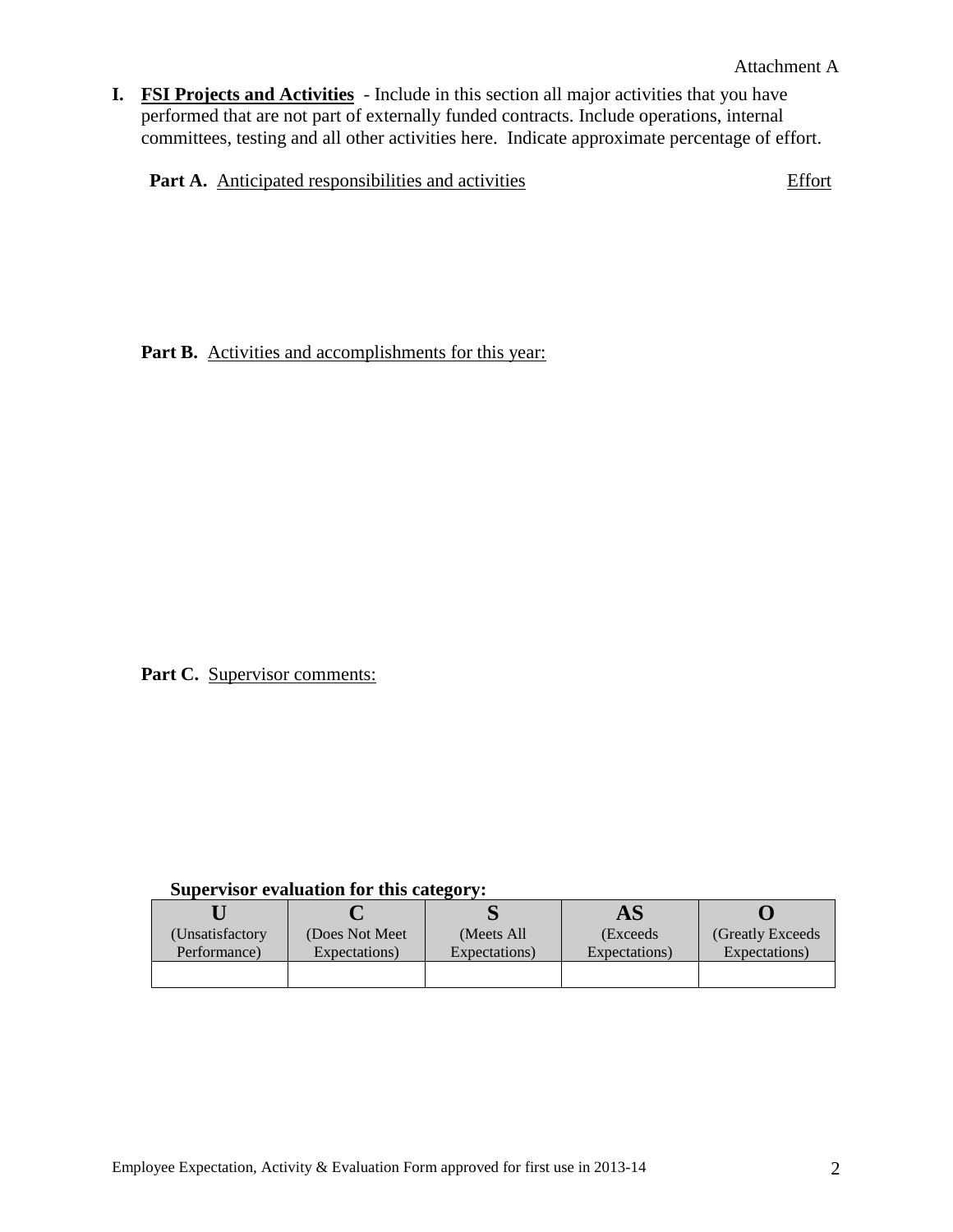**II. Externally Funded Projects/Programs** - (From sources external to FSI budget; grants or contracts) - Title, sponsoring agency, employee's involvement, contract funding. Indicate approximate percentage of effort.

|  | <b>Part A.</b> Anticipated responsibilities and activities | Effort |
|--|------------------------------------------------------------|--------|
|  |                                                            |        |

Part B. Activities and accomplishments for this year:

Part C. Supervisor comments:

|                 |               | AS            |                   |
|-----------------|---------------|---------------|-------------------|
| (Does Not Meet) | (Meets All)   | (Exceeds      | (Greatly Exceeds) |
| Expectations)   | Expectations) | Expectations) | Expectations)     |
|                 |               |               |                   |
|                 |               |               |                   |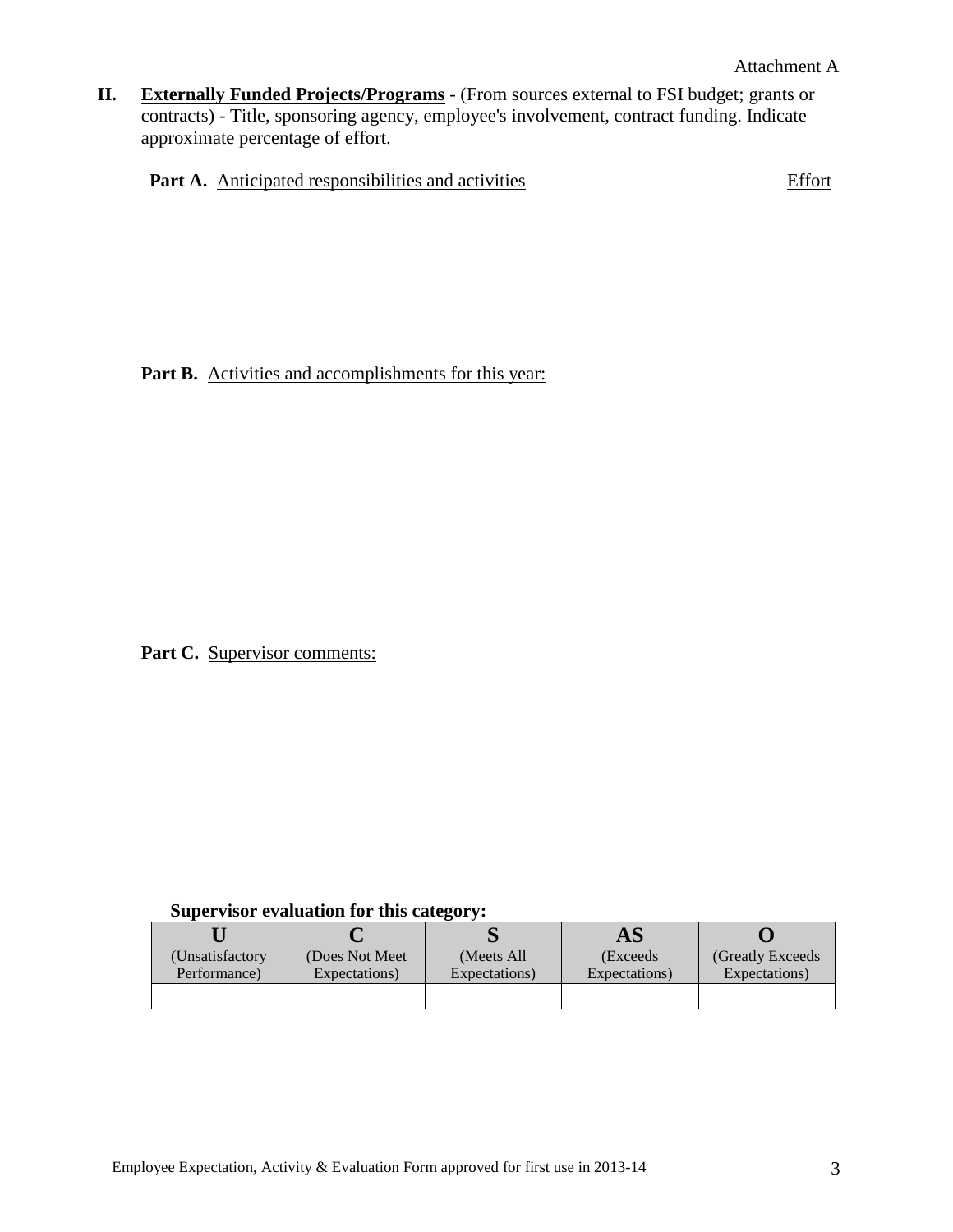**III. Proposal Activities** - List separately to indicate title, type of proposal (letter, formal), agency submitted to, status or result, employee's involvement and dollar amount involved. Indicate approximate percentage of effort.

|  | <b>Part A.</b> Anticipated responsibilities and activities | Effort |
|--|------------------------------------------------------------|--------|
|  |                                                            |        |

Part B. Activities and accomplishments for this year:

Part C. Supervisor comments:

|                 |               | AS            |                   |
|-----------------|---------------|---------------|-------------------|
| (Does Not Meet) | (Meets All    | (Exceeds      | (Greatly Exceeds) |
| Expectations)   | Expectations) | Expectations) | Expectations)     |
|                 |               |               |                   |
|                 |               |               |                   |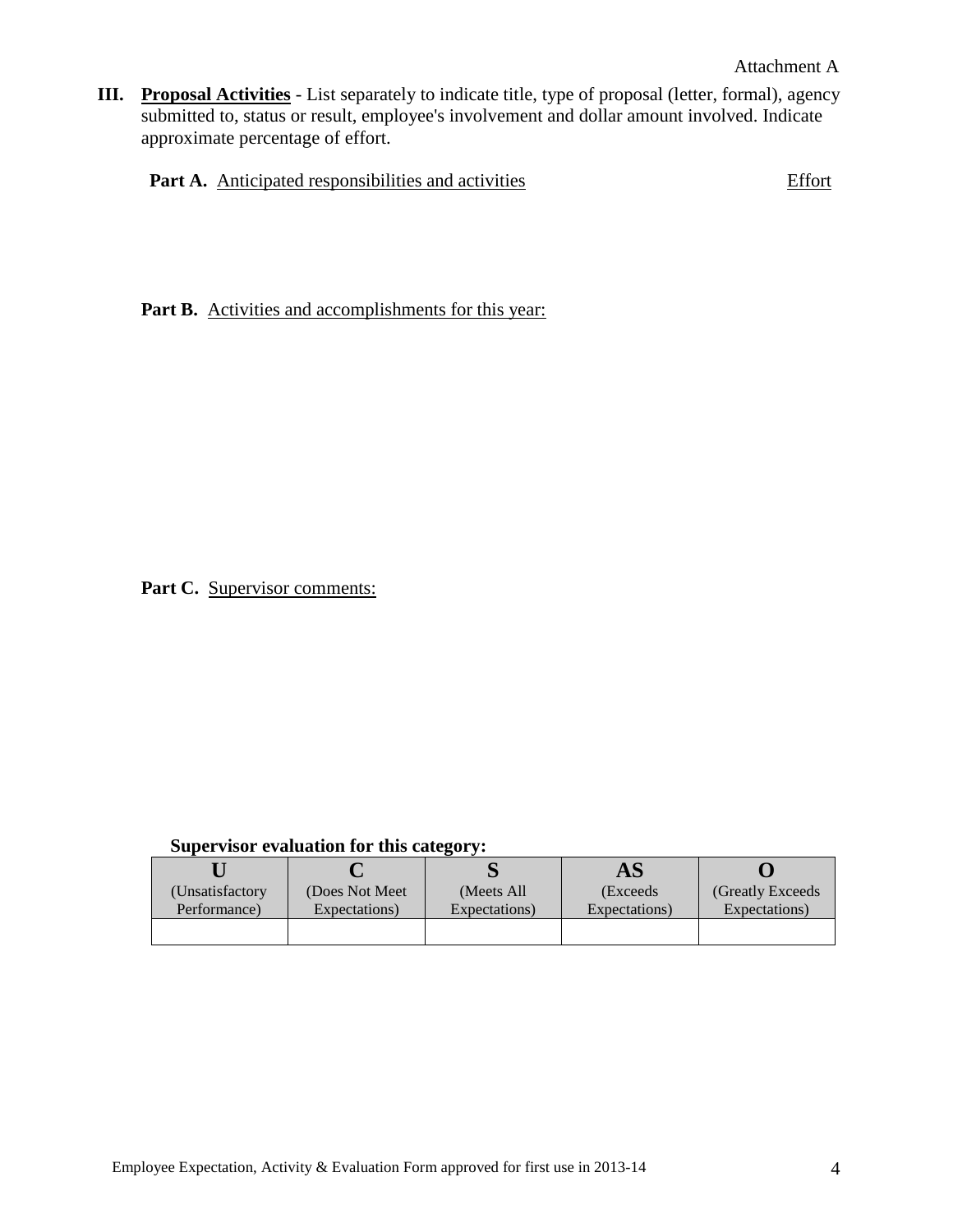- **IV. Information Dissemination** List in this section all activities related to publications, presentations, short courses, workshops and other information dissemination. Indicate approximate percentage of effort.
	- i. **Publications of books, papers and reports** Author(s), Title, Publisher, Conference or Agency published by, location, date. Indicate if peer reviewed, or if invited publications. (Include FSI documents also.)

**Part A.** Anticipated responsibilities and activities Effort

Part B. Activities and accomplishments for this year:

Part C. Supervisor comments:

|                |                 |               | AS            |                   |
|----------------|-----------------|---------------|---------------|-------------------|
| Unsatisfactory | (Does Not Meet) | (Meets All)   | (Exceeds      | (Greatly Exceeds) |
| Performance)   | Expectations)   | Expectations) | Expectations) | Expectations)     |
|                |                 |               |               |                   |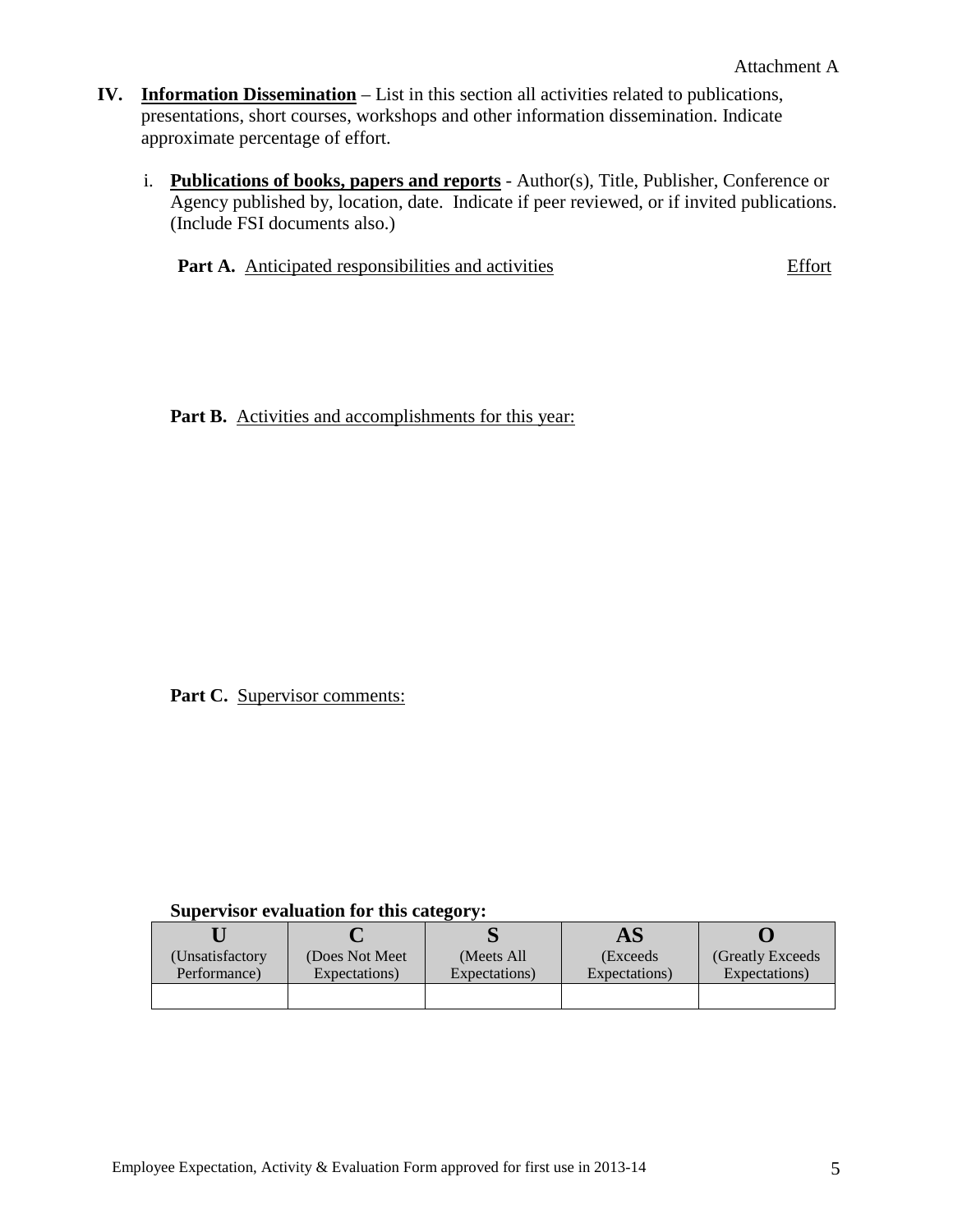ii. **Presentation of Professional Papers** - Author(s), Title, Conference or Agency where presented, location, date, regional, national or international.

Part A. Anticipated responsibilities and activities **Effort** 

Part B. Activities and accomplishments for this year:

Part C. Supervisor comments:

|                  |                 |               | AS            |                   |
|------------------|-----------------|---------------|---------------|-------------------|
| (Unsatisfactory) | (Does Not Meet) | (Meets All)   | (Exceeds      | (Greatly Exceeds) |
| Performance)     | Expectations)   | Expectations) | Expectations) | Expectations)     |
|                  |                 |               |               |                   |
|                  |                 |               |               |                   |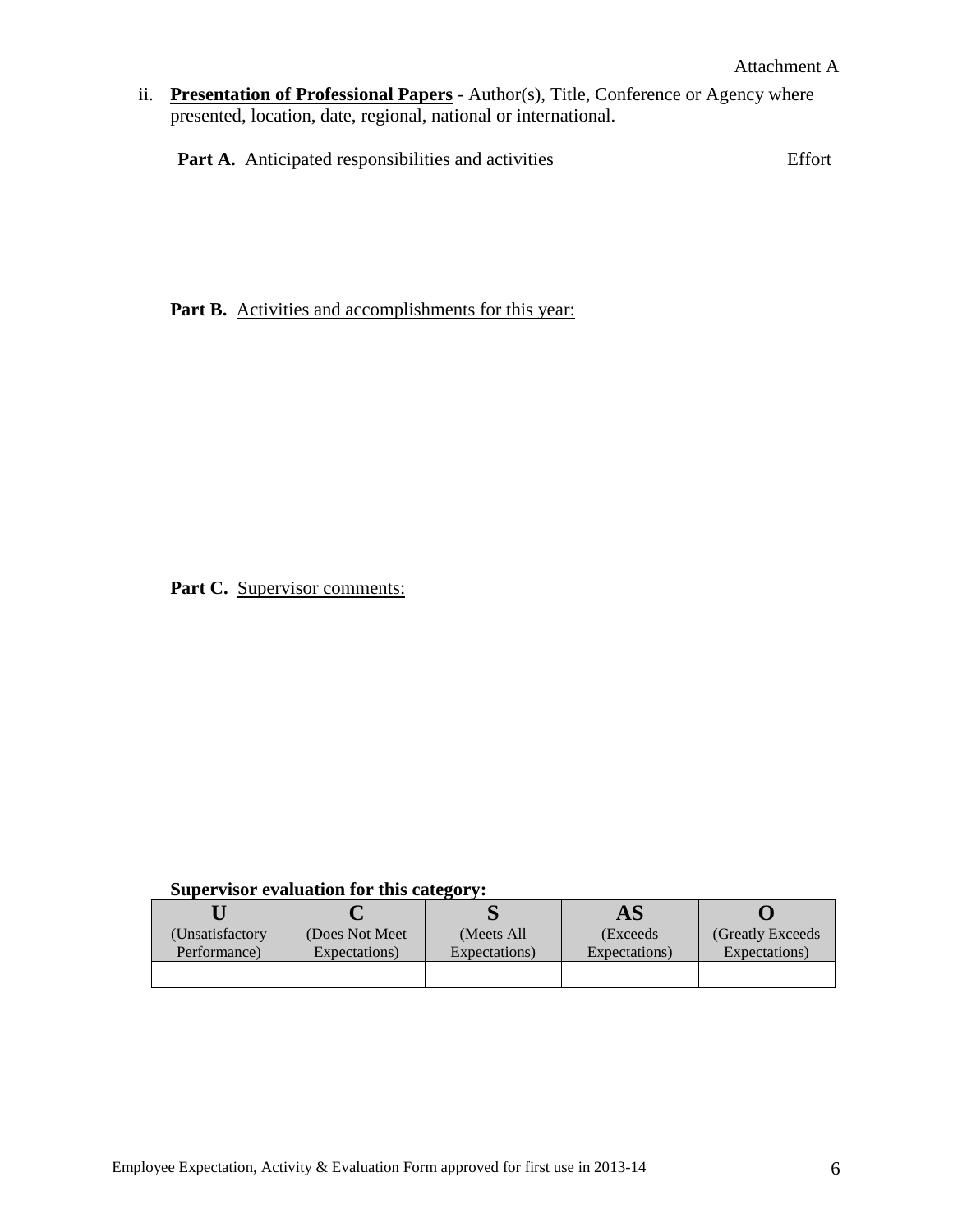iii. **Other Presentations** (no publications) - Include here summary on presentations in workshops, numbers of such presentations and total length of presentations.

Part A. Anticipated responsibilities and activities **Effort** 

Part B. Activities and accomplishments for this year:

Part C. Supervisor comments:

|                 |               | AS            |                   |
|-----------------|---------------|---------------|-------------------|
| (Does Not Meet) | (Meets All)   | (Exceeds      | (Greatly Exceeds) |
| Expectations)   | Expectations) | Expectations) | Expectations)     |
|                 |               |               |                   |
|                 |               |               |                   |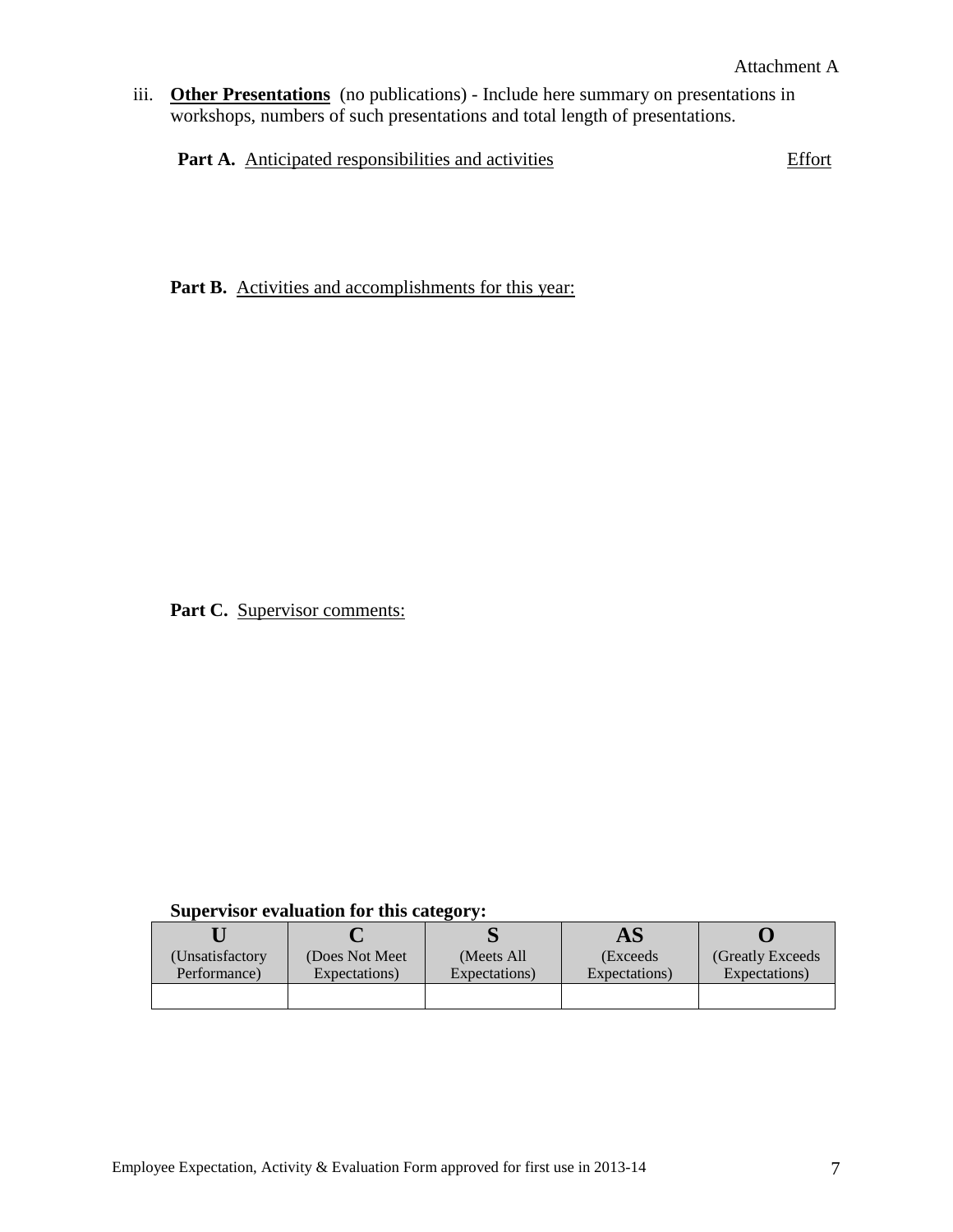## **V. Professional Development**

- i. Educational Development Courses taken as a learner, including college courses, short courses and workshops).
- ii. Conferences and Professional Meetings Attended (no presentations)
- iii. Other Professional Development and Service Activities (Committees, professional society memberships, teaching, consulting, public service, etc.). Indicate level of involvement.

**Part A.** Anticipated responsibilities and activities Effort

Part B. Activities and accomplishments for this year:

Part C. Supervisor comments:

|                  |                 |               | AS            |                   |
|------------------|-----------------|---------------|---------------|-------------------|
| (Unsatisfactory) | (Does Not Meet) | (Meets All)   | (Exceeds      | (Greatly Exceeds) |
| Performance)     | Expectations)   | Expectations) | Expectations) | Expectations)     |
|                  |                 |               |               |                   |
|                  |                 |               |               |                   |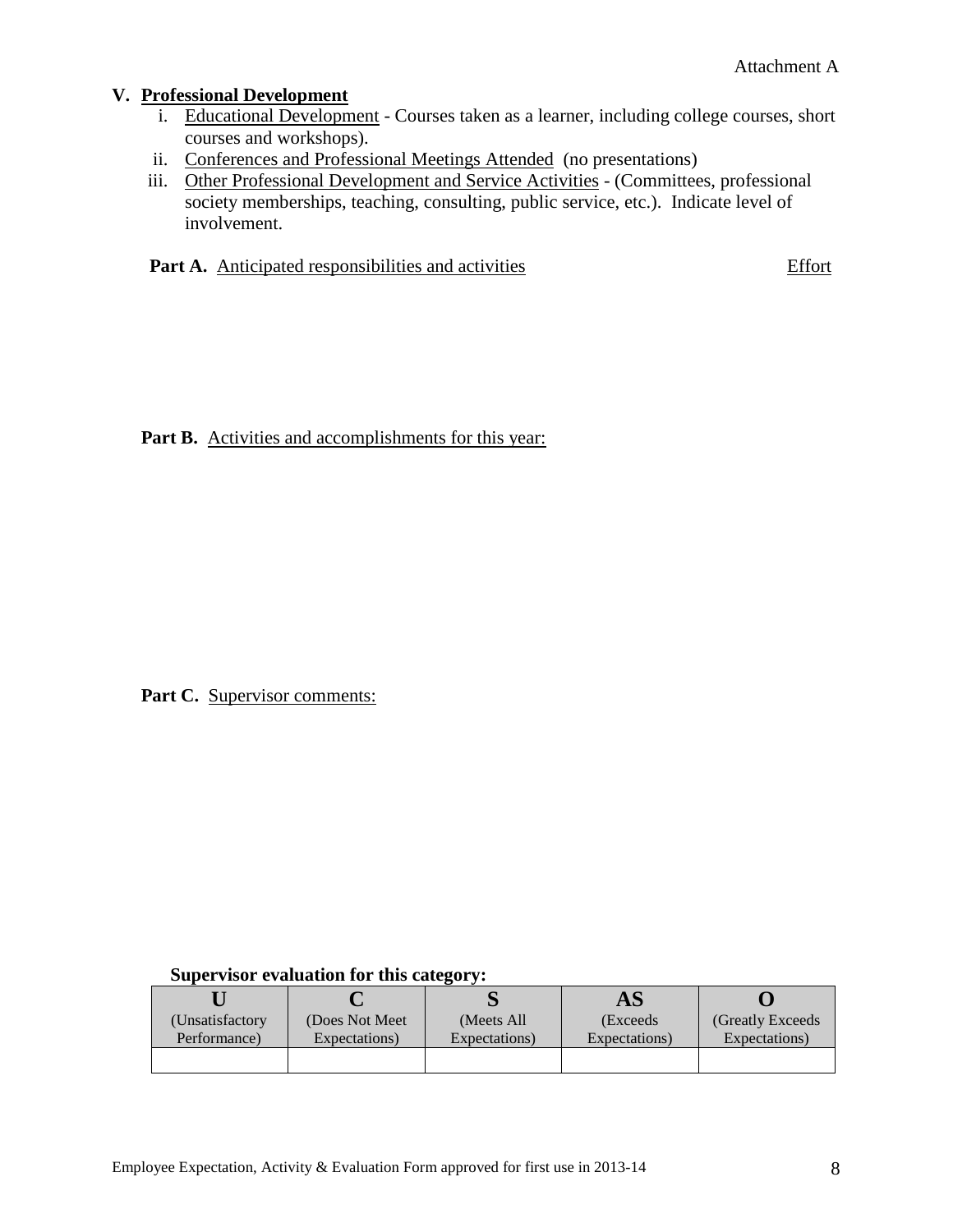## **VI. Partnership**

- i. Internal Indicate any steps taken to enhance collaboration on projects and between FSI and with departments and institutes at UCF. Indicate approximate percentage of effort.
- ii. External List any new and continued relationship building efforts with parties external to FSI/UCF. Include importance of the relationships to FSI's mission and vision. Indicate approximate percentage of effort.

|  |  | <b>Part A.</b> Anticipated responsibilities and activities | Effort |
|--|--|------------------------------------------------------------|--------|
|--|--|------------------------------------------------------------|--------|

Part B. Activities and accomplishments for this year:

## Part C. Supervisor comments:

#### **Supervisor evaluation for this category:**

|                  |                 |               | AS            |                   |
|------------------|-----------------|---------------|---------------|-------------------|
| (Unsatisfactory) | (Does Not Meet) | (Meets All)   | (Exceeds      | (Greatly Exceeds) |
| Performance)     | Expectations)   | Expectations) | Expectations) | Expectations)     |
|                  |                 |               |               |                   |

#### **VII. Overall**

Part B. Employee's comments on this year's activities:

Part C. Supervisor's Overall Evaluation (Initial appropriate box)

|                  |                 |               | AS            |                   |
|------------------|-----------------|---------------|---------------|-------------------|
| (Unsatisfactory) | (Does Not Meet) | (Meets All)   | (Exceeds)     | (Greatly Exceeds) |
| Performance)     | Expectations)   | Expectations) | Expectations) | Expectations)     |
|                  |                 |               |               |                   |

## **Supervisor's Comments:**